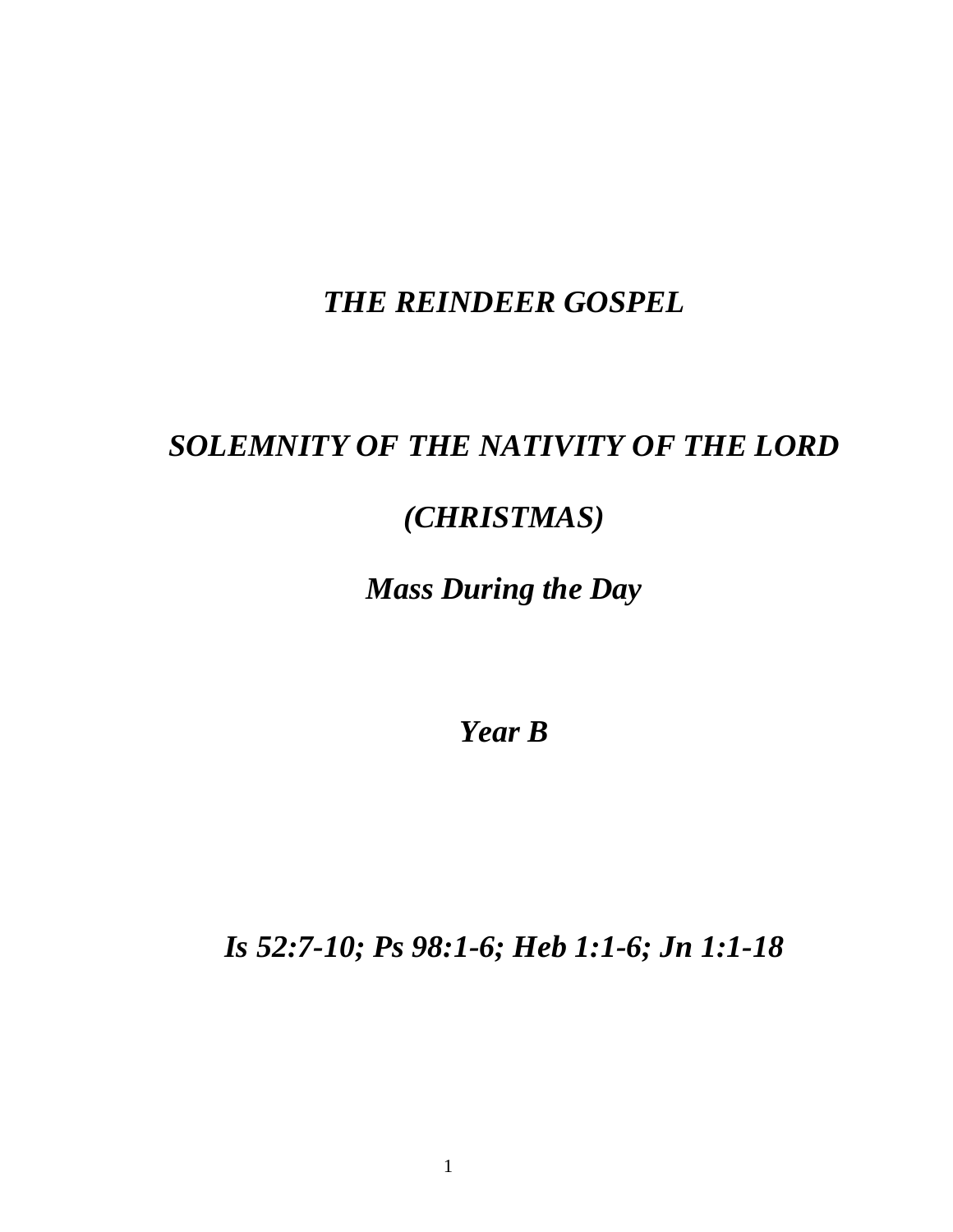**Santa's most popular reindeer by far is Rudolf…Rudolf, the Red-Nosed Reindeer. Here is his story written as a poem by Robert L. May and put into music by songwriter, Johnny Marks: Rudolf, the red-nosed reindeer, had a very shiny nose. And if you ever saw it, you would even say it glows. All of the other reindeer used to laugh and call him names. They never let poor Rudolf play in any reindeer games. Then one foggy Christmas eve, Santa came to say: "Rudolf, with your nose so bright, won't you guide my sleigh tonight?" Then all the reindeer loved him, as they shouted out with glee: "Rudolf, the red-nosed reindeer, you'll go down in history!" The story of Rudolf, is the story of salvation. It is our story, both as individuals and as the human family. In our own case, it's not Santa who saves us, but the Child Jesus.**

**To begin with, Rudolf was a misfit. Compared to the image of the ideal reindeer, we can say that something was definitely wrong with him. What is more, he was not in any position to help himself. So are we all, misfits, as the Bible tells us: "***For all have sinned and fall short of the glory of God***" (Romans 3:23). "***All we like sheep have gone astray***" (Isaiah 53:6). Like lost sheep, we are not in a position to help ourselves. Rudolf**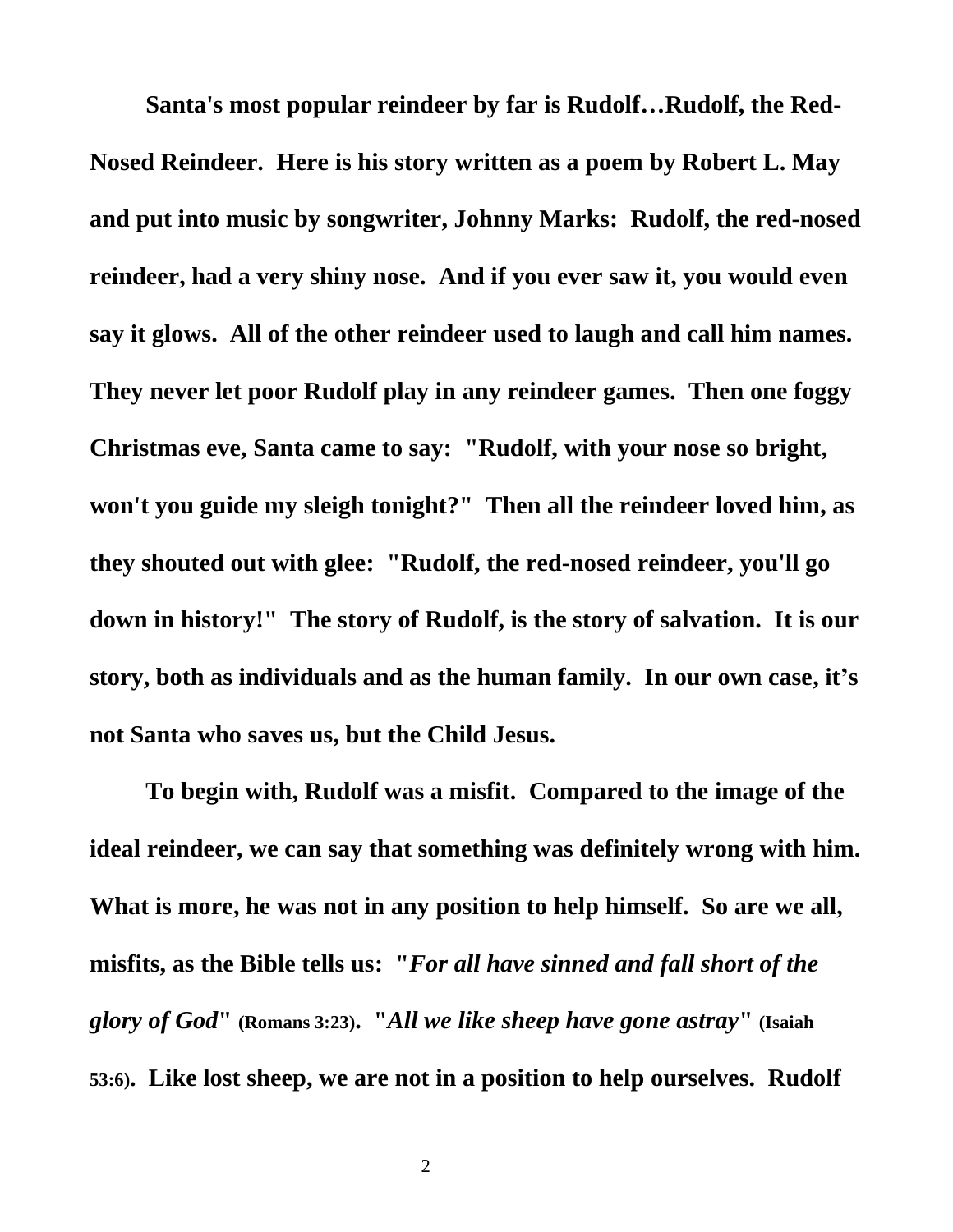**could not help himself. All that his fellow reindeer did was to make things worse for him. Only one person could help him…Santa…a messenger from heaven.**

**Well, today we celebrate the birth of the Messenger from heaven. As we read in today's gospel, "***In the beginning was the Word, and the Word was with God, and the Word was God....And the Word became flesh and dwelt among us***" (John 1:1, 14). He comes to liberate us from the human predicament…our sinfulness. For it is sin that mars and disfigures the beautiful image of God in which we all are made. Sin turns us into a despicable, helpless Rudolf, the red-nosed reindeer. But our heavenly Messenger comes, not to take away the red nose, but to declare to us the Good News that we are acceptable to God…even with the red nose. Rudolf's red nose was a defect…But Santa chose him precisely on account of that, and the shine of that defect led the sleigh and all the other reindeer through the night skies on Christmas Eve. Our heavenly Messenger has the ability to turn the defects and red noses of our tainted humanity into assets for the service of God. Jesus is this heavenly messenger.**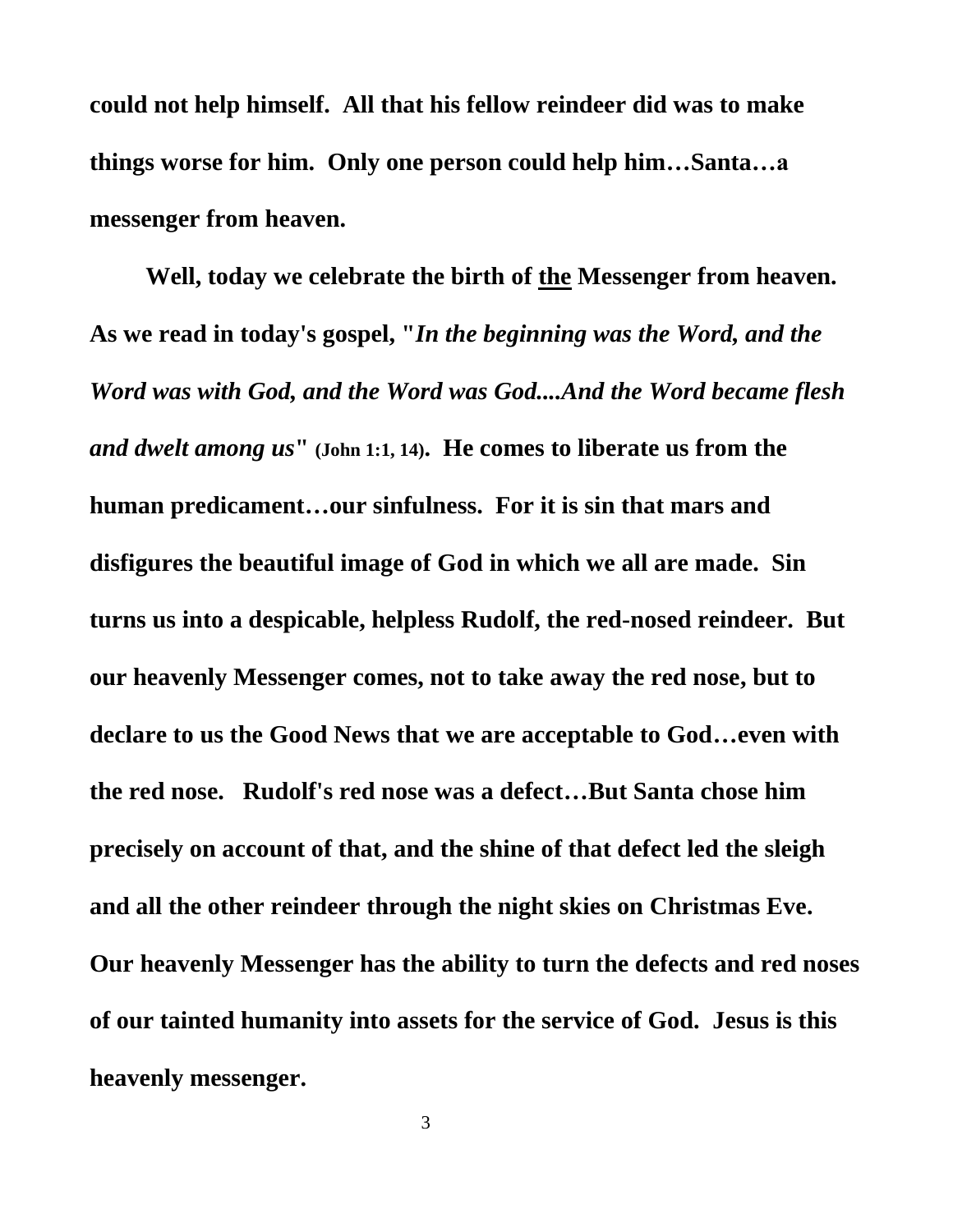**What makes the "reindeer gospel" so poignant is that Santa doesn't use his magic wand to heal Rudolf of his red nose defect. He lets him go on with the shiny red nose even as his chosen reindeer.** 

**Certainly, Rudolf would have wanted nothing more than to be a normal reindeer like all the rest. Similarly, Jesus doesn't simply make us good boys and girls, men and women…rather, He makes us into people who can use all our strengths and defects to the service and to the glory of God. This is the proof to us that it's not by our own will power that we are able to become children of God. It is by God's grace, by God's unmerited and unconditional love of us all. As God tells St Paul, "***My grace is sufficient for you, for my power is made perfect in weakness***" (2 Corinthians 12:9).**

**How does the grace of God achieve this transformation in us? God's grace works two things in us: enlightenment and empowerment. "***For the law was given through Moses; grace and truth came through Jesus Christ***", as we heard in the Gospel (John 1:17). God's truth enlightens us and God's grace empowers us. God's truth enlightens us to see ourselves and our world in a new light. It is a word that brings**